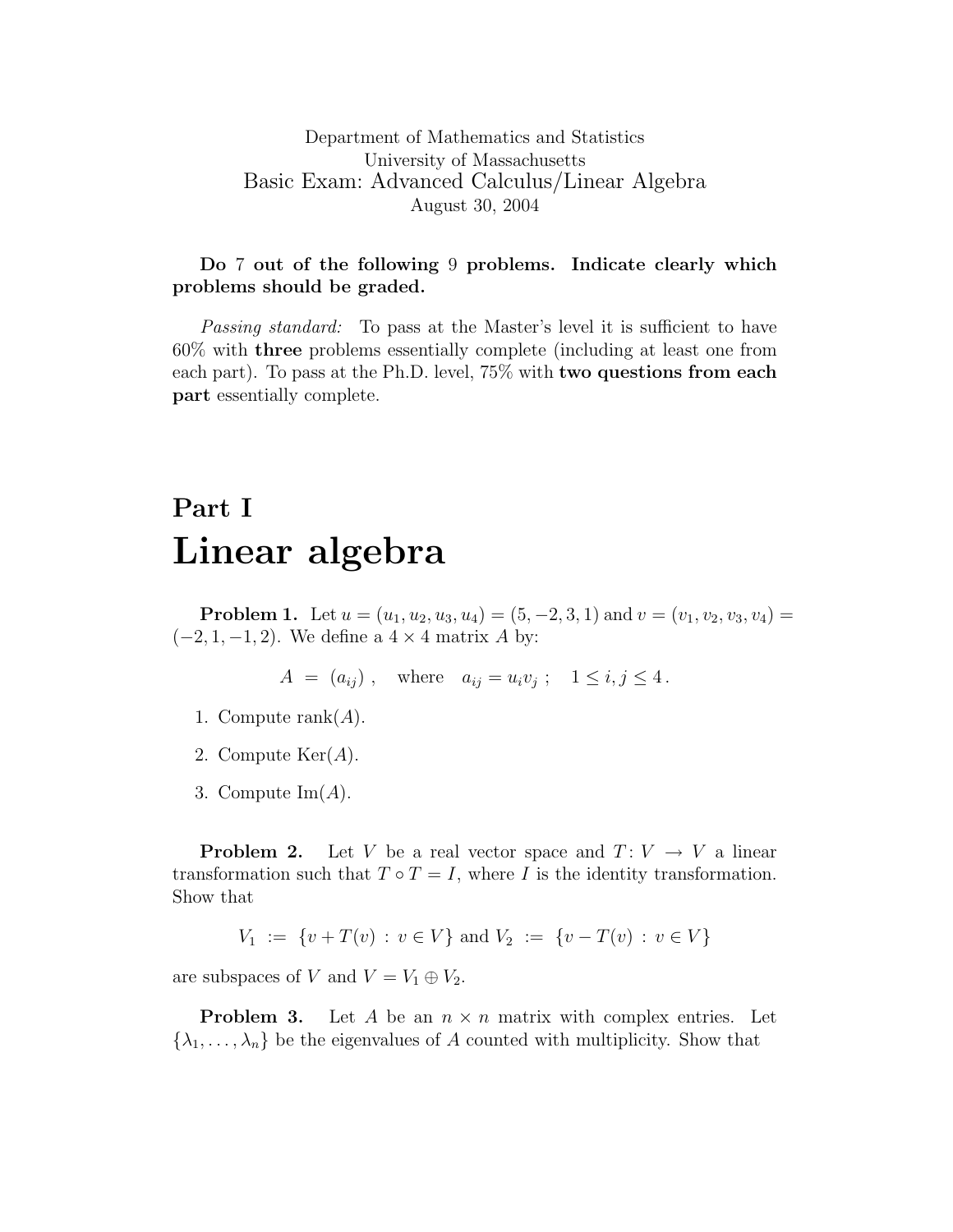- 1. det(A) =  $\lambda_1 \cdots \lambda_n$
- 2.  $tr(A) = \lambda_1 + \cdots + \lambda_n$

**Problem 4.** Let V be an *n*-dimensional vector space and  $T: V \to V$ a linear transformation Suppose that  $v_1, \ldots, v_n \in V$  are eigenvectors of  $T$ corresponding to distinct eigenvalues. Show that  $v_1, \ldots, v_n$  are a basis of V.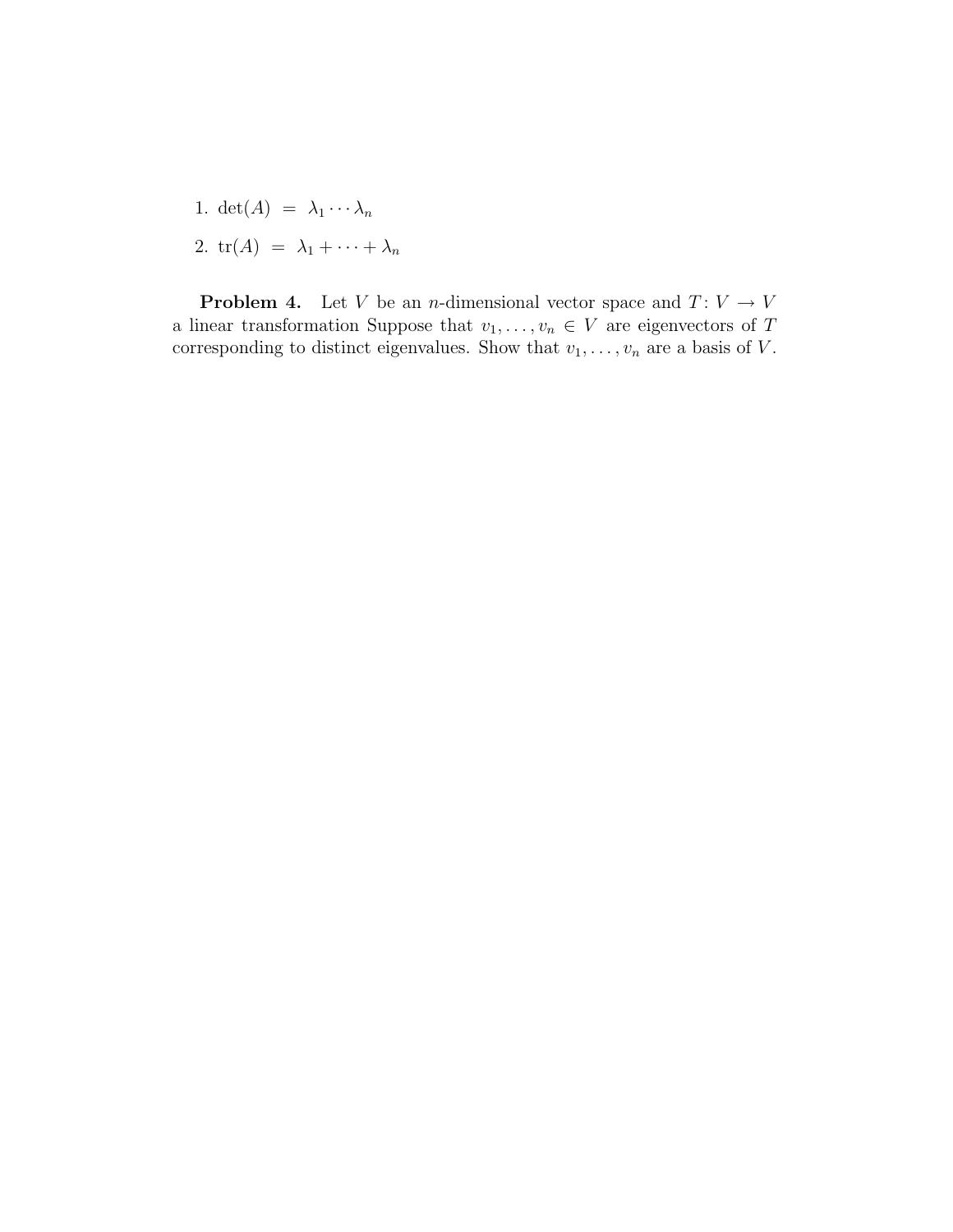## Part II Advanced Calculus

Problem 1. Find the points in the surface

$$
S = \{(x, y, z) \in \mathbb{R}^3 : xy^2 z^4 = 64\}
$$

that are closest to the origin.

**Problem 2.** Let  $\vec{F}$  be the vector field in  $\mathbb{R}^3$ 

$$
\vec{F}(x,y,z) = \frac{1}{x^2 + y^2 + z^2} (x, y, z)
$$

Compute the flux:

$$
\int_{S_a} \vec{F} \cdot dS \,,
$$

where  $S_a$  is the sphere centered at the origin of radius  $a$ .

Problem 3. Compute the line integral:

$$
\int_C 2xydx + x^2dy,
$$

where  $C$  is the short piece of the ellipse

$$
(x-2)^2 + 4y^2 = 4
$$

going from the origin to the point  $(2, 1)$ .

**Problem 4.** Let  $a_0 = 1/2$  and consider the sequence defined recursively by:

$$
a_n = \ln(1 + a_{n-1}).
$$

- 1. Show that  $\lim_{n\to\infty} a_n = 0$ .
- 2. Determine the radius of convergence of the power series:

$$
\sum_{n=0}^\infty a_n x^n
$$